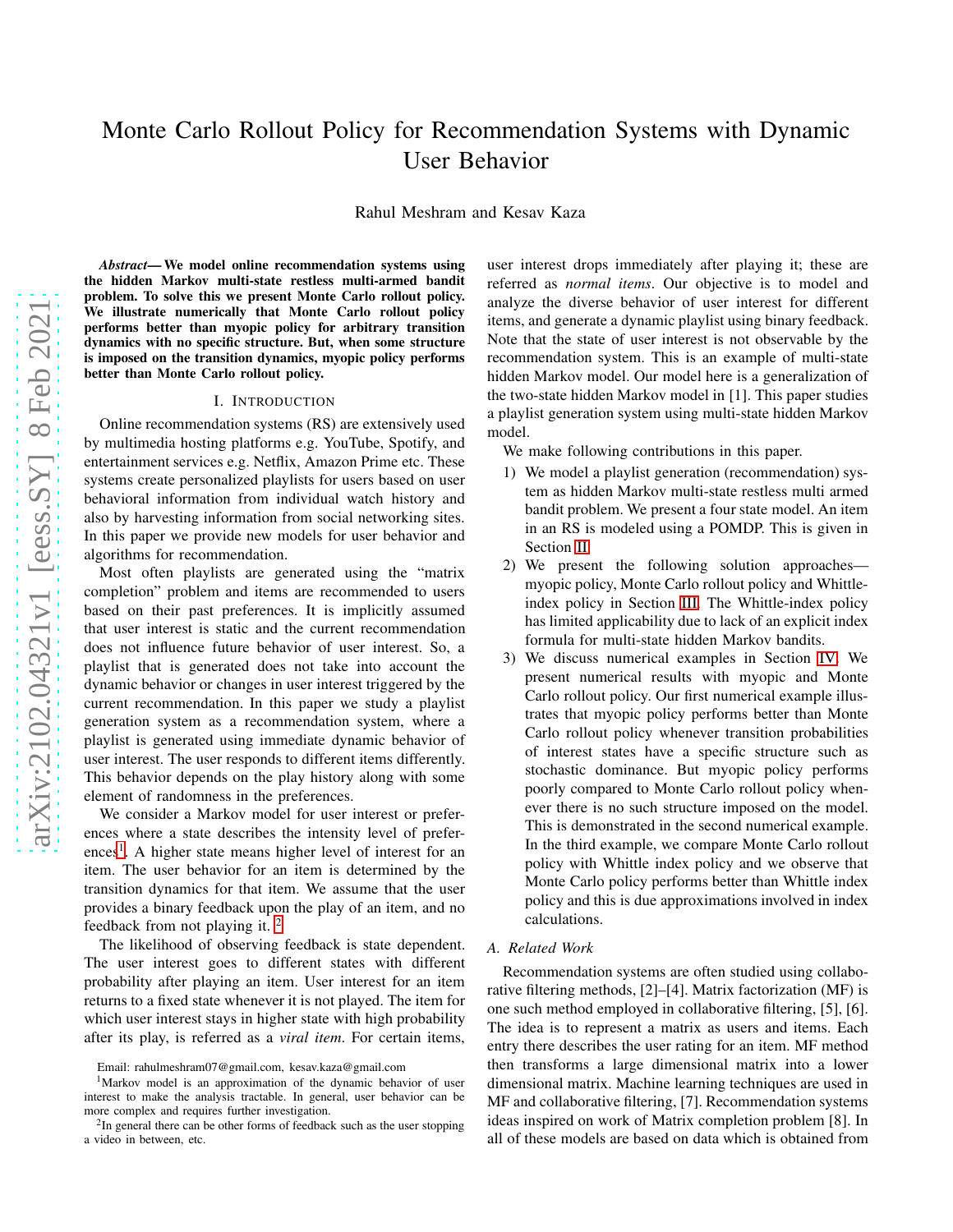previous recommendations or historical data. These works assume that user preferences are static and it does not take into account the dynamic behavior of user based on feedback from preceding recommendations.

Recently, there is another body of work on modeling online recommendation systems. This work is inspired from online learning with bandit algorithms, [9]–[11]. It uses contextual epsilon greedy algorithms for news recommendation. Another way to model online recommendation systems such as playlist generation systems are restless multi-armed bandits, [1]. In all these systems, user interest dynamically evolves and this evolution is dependent on whether an item is recommended or not.

We now describe some related work on RMAB, hidden Markov RMAB and their solution methodologies. RMAB is extensively studied for various application of communication systems, queuing networks and resource allocation problems, [12], [13]. RMAB problem is NP-hard, [14], but heuristic index based policy is used. To use such index based policy, there is requirement of structure on the dynamics of restless bandits. This can be limitation for hidden Markov RMAB, when each restless bandit is modeled using POMDP and it is very difficult to obtain structural results. This motivates us to look for an alternative policy, and Monte Carlo rollout policy is studied in this work. Monte Carlo rollout policy has been developed for complex Markov decision processes in [15]–[18].

## <span id="page-1-0"></span>II. ONLINE RECOMMENDATION SYSTEM AS RESTLESS MULTI-ARMED BANDITS

We present models of online recommendation systems (RS). There are different types of items to be recommended. A model for each type describes the specific user behavior for that type of item. We consider a four state model where a state represents the user interest for an item. The states are called as Low interest (L), Medium interest (M), High interest (H) and Very high interest (V). Thus, the state space is  $S = \{L, M, H, V\}$ . RS can play an item or not play that item. The state evolution of user interest for an item depends on actions. There are two actions for each item, play or not play, i.e.,  $A = \{0, 1\}$ , where 0 corresponds to not playing and 1 corresponds to play of item.

We suppose that RS gets a binary observation signal, i.e., 1 for like and 0 for dislike<sup>[3](#page-1-2)</sup>. In general, RS can have more than two signals as observations but for simplicity we consider only two signals. RS can not directly observe user interest for items and hence the state of each item is not observable. When an item is played the user clicks on either like or dislike (skip) buttons with probability  $\rho_i$ , and this click-through probability depends on current state of user interest  $i$  for that item but not on the state of any other of items. Whenever user clicks, RS accrues a unit reward with probability  $\rho_i$  for  $i \in S$ . Further, we assume  $\rho_L < \rho_M <$  $\rho_H < \rho_V$ . Thus, each item can be modeled as partially

observable Markov decision process (POMDP) and it has finite states with two actions. From literature on POMDP [19]–[21], a belief vector  $\pi = (\pi(1), \pi(2), \pi(3), \pi(4))$  is maintained for each item, where  $\pi(i)$  is the probability that user interest for the item is in state i and  $\sum_{i \in S} \pi(i) = 1$ . The immediate expected reward to RS from play of an item with belief  $\pi$  is  $\rho(\pi) = \rho_L \pi(L) + \rho_M \pi(M) + \rho_H \pi(L) + \rho_V \pi(V)$ .

When an item is not played, this implies that another item is played to the user. In this way the items are competing at RS for each time slot. The user interest state evolution of each item is dependent on whether that item is played or not. RS is an example of *restless multi-armed bandit problem (RMAB)*, [12].

Suppose there are  $N$  independent items, each item has the same number of states. After each play of an item, a unit reward is obtained by RS based on the user click. Further, RS can play only one arm (item) at each time instant. The objective of RS is to maximize the long term discounted cumulative reward (sum of cumulative reward from play of all items over the long term) subject to constraint that only one item is played at a time. Because RS does not observe the state of each user interest for item at each time step, we refer to this as *hidden Markov RMAB*, [22]. This is a constrained optimization problem and the items are coupled due to the integer constraint on RS. It is also called as *weakly coupled POMDPs.*

## III. SOLUTION APPROACH

<span id="page-1-1"></span>We discuss the following solution approaches—myopic policy, Monte-Carlo rollout policy and Whittle index policy.

We first describe the belief update rule for an item. After play of an item, the belief is  $\pi_{t+1}(l) = \frac{\sum_{i \in S} \pi_t(i) p_{i,l}^1 \rho_i}{\sum_{j \in S} \sum_{i \in S} \pi_t(i) p_{i,j}^1 \rho_i}$ and  $\pi_{t+1} = (\pi_{t+1}(L), \pi_{t+1}(M), \pi_{t+1}(H), \pi_{t+1}(V))$ . Here,  $\pi_t$  is the belief vector at time t and  $P^1 = [[p_{i,j}^1]]$  is the transition probability matrix for an item. For not playing, no signal is observed and hence the posterior belief  $\pi_{t+1} =$  $\pi_t P^0$ .

#### *A. Myopic policy*

This is the simplest policy for RMAB with hidden states. In any given slot the item with the highest immediate expected payoff is played. Let  $\pi_{j,t}$  be the belief vector for item  $j$  at time  $t$ . A unit reward is obtained from playing item  $j$ depending on state, with prob.  $\rho_j = [\rho_{L,j}, \rho_{M,j}, \rho_{H,j}, \rho_{V,j}]$ .  $\sum_{i \in S} \pi_{j,t}(i) \rho_{i,j}$ . The myopic policy plays an item Thus, the immediate expected payoff from play of item  $j$  is

$$
j^* = \arg\max_{1 \leq j \leq N} \sum_{i \in \mathcal{S}} \pi_{j,t}(i) \rho_{i,j}.
$$

## *B. Look ahead Policy using Monte Carlo Method*

We study Monte Carlo rollout policy. There are  $L$  trajectories simulated for fixed horizon length  $H$ , using a known transition and reward model. Along each trajectory, a fixed policy  $\phi$  is employed according to which one item is played at each time step. The information obtained from a single trajectory upto horizon length  $H$  is

$$
\{\pi_{j,t,l}, a_{j,t,l}, R_{j,t,l}^{\phi} \}_{j=1,t=1}^{N,H}
$$
 (1)

<span id="page-1-2"></span><sup>3</sup>These observations dictate the actions of user based on their interest. For example, the user may skip an item when he dislikes it, or watch completely when he likes it. Further, more signals correspond to more actions from user.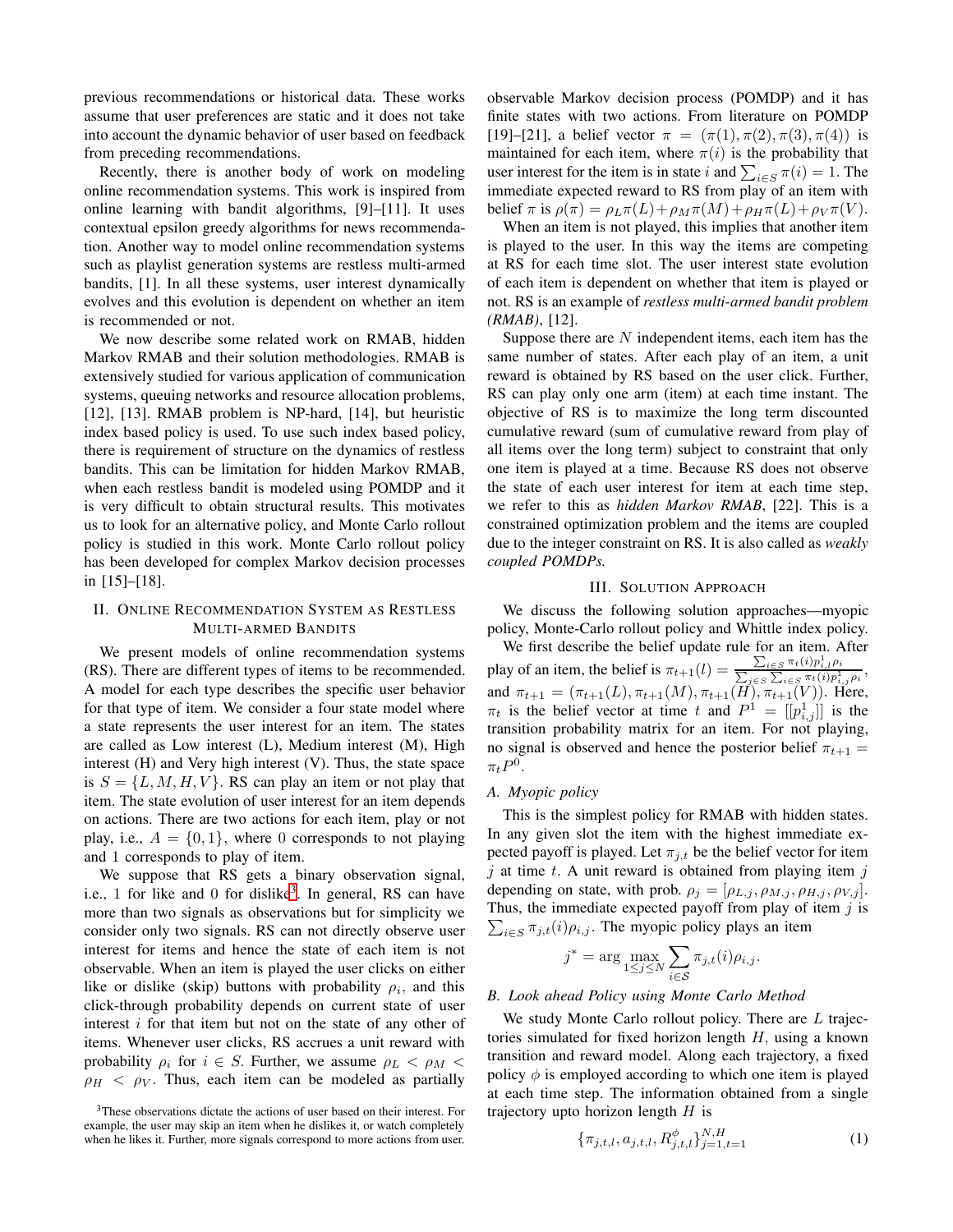under policy  $\phi$ . Here, l denotes a trajectory. The value estimate of trajectory l starting from belief state  $\pi$  =  $(\pi_1, \cdots, \pi_N)$ , for N items and initial action  $a \in$  $\{1, 2, \cdots, N\}$  is

$$
Q_{H,l}^{\phi}(\pi, a) = \sum_{h=1}^{H} \beta^{h-1} R_{h,l}^{\phi} = \sum_{h=1}^{H} \beta^{h-1} r(\pi_{h,l}, a_{h,l}, \phi).
$$

Then, the value estimate for state  $\pi$  and action a over L trajectories under policy  $\phi$  is

$$
\widetilde{Q}_{H,L}^{\phi}(\pi, a) = \frac{1}{L} \sum_{l=1}^{L} Q_{H,l}^{\phi}(\pi, a, W).
$$

Here, policy  $\phi$  can be uniform random policy or myopic (greedy) policy that is implemented for a trajectory. Next, a one step policy improvement is performed, and the optimal action selected is according follow rule.

$$
j^*(\pi) = \arg \max_{1 \le j \le N} \left[ r(\pi, a = j) + \beta \widetilde{Q}_{H,L}^{\phi}(\pi, a = j) \right]. \tag{2}
$$

In each time step, an item is played based on the above rule. Detailed discussion on rollout policy for RMAB is given in [18].

## *C. Whittle-index policy*

Another popular approach for RMAB (and weakly coupled POMDPs) is Whittle-index policy [12], where the constrained optimization problem can be solved via relaxing the integer constraints. The problem is transformed into an optimization problem with discounted constraints. Later, using Lagrangian technique, one decouples relaxed constrained optimization RMAB problem into  $N$  single-armed restless bandit problems. In a single-armed restless bandit (SARB) problem, a subsidy W for not playing the item is introduced. A SARB with hidden states is an example of a POMDP with a two action model, [22]. To use Whittle index policy, one requires to study structural properties of SARB, show the existence of a threshold policy, indexability for each item, and compute the indices for all items. In each time step, the item with highest index is played.

In our model, it is very difficult to claim indexability and obtain closed form index formula. The idexability condition require us to show a threshold policy behavior for each item. In [21, Proposition 1 and Lemma 2.1], authors have shown existence of threshold policy for specialized model in POMDP. In a specialized model, it is possible to show indexability (detail is omitted) and use Monte Carlo based index computation algorithm, see [18, Section IV, Algorithm 1]. Note that this algorithm is computationally expensive and time consuming because Monte-Carlo algorithm has to run for each restless bandits till their value function converges.

#### IV. NUMERICAL RESULTS FOR MODEL 1

<span id="page-2-0"></span>We now present numerical examples that illustrate the performance of myopic policy and Monte-Carlo rollout policy. In the first example we observe that myopic policy performs better than MC rollout policy for some structural assumptions on transition probabilities and reward probabilities. Finally, in the second example there are no structural assumptions on the transition probabilities. Here the MC rollout policy performs better than myopic policy.

*1) Example-*1*:* In this example, we introduce structure on transition probability matrices of items, as in [21]. When an item is played, the user interest evolves according to different transition matrix corresponding to different items. But for not played items, the user interest evolves according to a common transition matrix. We use the following parameter set. The number of items  $N = 5$ , number of states  $S = 4$ .  $\beta = 0.95$  Transition probability for items when that is played is denoted by  $P_j^1$ ,  $j = 1, 2, \cdots, N$ . When item is not played, then the transition probability matrix is  $P^0$  and it is same for all items.

$$
P_1^1 = \begin{bmatrix} 0.3 & 0.7 & 0 & 0 \\ 0.2 & 0.3 & 0.5 & 0 \\ 0 & 0.1 & 0.4 & 0.5 \\ 0 & 0 & 0.25 & 0.75 \end{bmatrix}, P_2^1 = \begin{bmatrix} 0.1 & 0.9 & 0 & 0 \\ 0.3 & 0.35 & 0.35 & 0 \\ 0 & 0.25 & 0.25 & 0.5 \\ 0 & 0 & 0.25 & 0.75 \end{bmatrix},
$$
  
\n
$$
P_3^1 = \begin{bmatrix} 0.45 & 0.55 & 0 & 0 \\ 0.3 & 0.3 & 0.4 & 0 \\ 0 & 0.2 & 0.35 & 0.45 \\ 0 & 0 & 0.1 & 0.9 \end{bmatrix} P_4^1 = \begin{bmatrix} 0.5 & 0.5 & 0 & 0 \\ 0.1 & 0.4 & 0.5 & 0 \\ 0 & 0.3 & 0.3 & 0.4 \\ 0 & 0 & 0.4 & 0.6 \end{bmatrix}
$$
  
\n
$$
P_5^1 = \begin{bmatrix} 0.4 & 0.6 & 0 & 0 \\ 0.25 & 0.35 & 0.4 & 0 \\ 0 & 0.3 & 0.35 & 0.35 \\ 0 & 0 & 0.45 & 0.55 \end{bmatrix} P^0 = \begin{bmatrix} 0.45 & 0.55 & 0 & 0 \\ 0.15 & 0.4 & 0.45 & 0 \\ 0 & 0.2 & 0.3 & 0.5 \\ 0 & 0 & 0.4 & 0.6 \end{bmatrix}.
$$

.

1  $\mathbf{I}$  $\overline{1}$  $\overline{1}$  $\overline{1}$  $\overline{1}$ 

Reward vector for all items.

|  |  | $\rho = \left[ \begin{array}{cccc} 0.1 & 0.3 & 0.6 & 0.85 \\ 0.25 & 0.5 & 0.5 & 0.7 \\ 0.2 & 0.6 & 0.6 & 0.6 \\ 0.3 & 0.35 & 0.55 & 0.65 \\ 0.25 & 0.4 & 0.6 & 0.95 \end{array} \right]$ |
|--|--|------------------------------------------------------------------------------------------------------------------------------------------------------------------------------------------|
|  |  |                                                                                                                                                                                          |
|  |  |                                                                                                                                                                                          |
|  |  |                                                                                                                                                                                          |
|  |  |                                                                                                                                                                                          |
|  |  |                                                                                                                                                                                          |

Initial belief

| $\pi = \left[ \begin{array}{cccc} 0.1 & 0.2 & 0.3 & 0.4 \\ 0.3 & 0.25 & 0.4 & 0.05 \\ 0.15 & 0.1 & 0.3 & 0.45 \\ 0.5 & 0.1 & 0.1 & 0.3 \\ 0.25 & 0.25 & 0.25 & 0.25 \end{array} \right.$ |  |  |
|------------------------------------------------------------------------------------------------------------------------------------------------------------------------------------------|--|--|
|                                                                                                                                                                                          |  |  |
|                                                                                                                                                                                          |  |  |
|                                                                                                                                                                                          |  |  |
|                                                                                                                                                                                          |  |  |

Initial state of items from different states.  $X =$  $[2, 1, 3, 2, 1]$  $[2, 1, 3, 2, 1]$  $[2, 1, 3, 2, 1]$ . From Fig. 1, we find that the myopic policy performs better than Monte Carlo rollout policy. In Monte Carlo rollout policy, we used  $H = 5$  and  $L = 100$ .

*2) Example-*2*:* We consider a general transition probability matrix for each action, and with no structural assumption. Hence, we do not have stochastic dominance condition for the transition probability matrix of each item. When item is played, the user interest evolves according to different transition matrices for different items but for not played items, the user interest evolves according to a common transition matrix. We use the following parameter set. The number of items  $N = 5$ , number of states  $S = 4$ . We use following parameters.  $\beta = 0.95$  Transition probability for items when that is played is denoted by  $P_j^1$ ,  $j = 1, 2, \dots, N$ .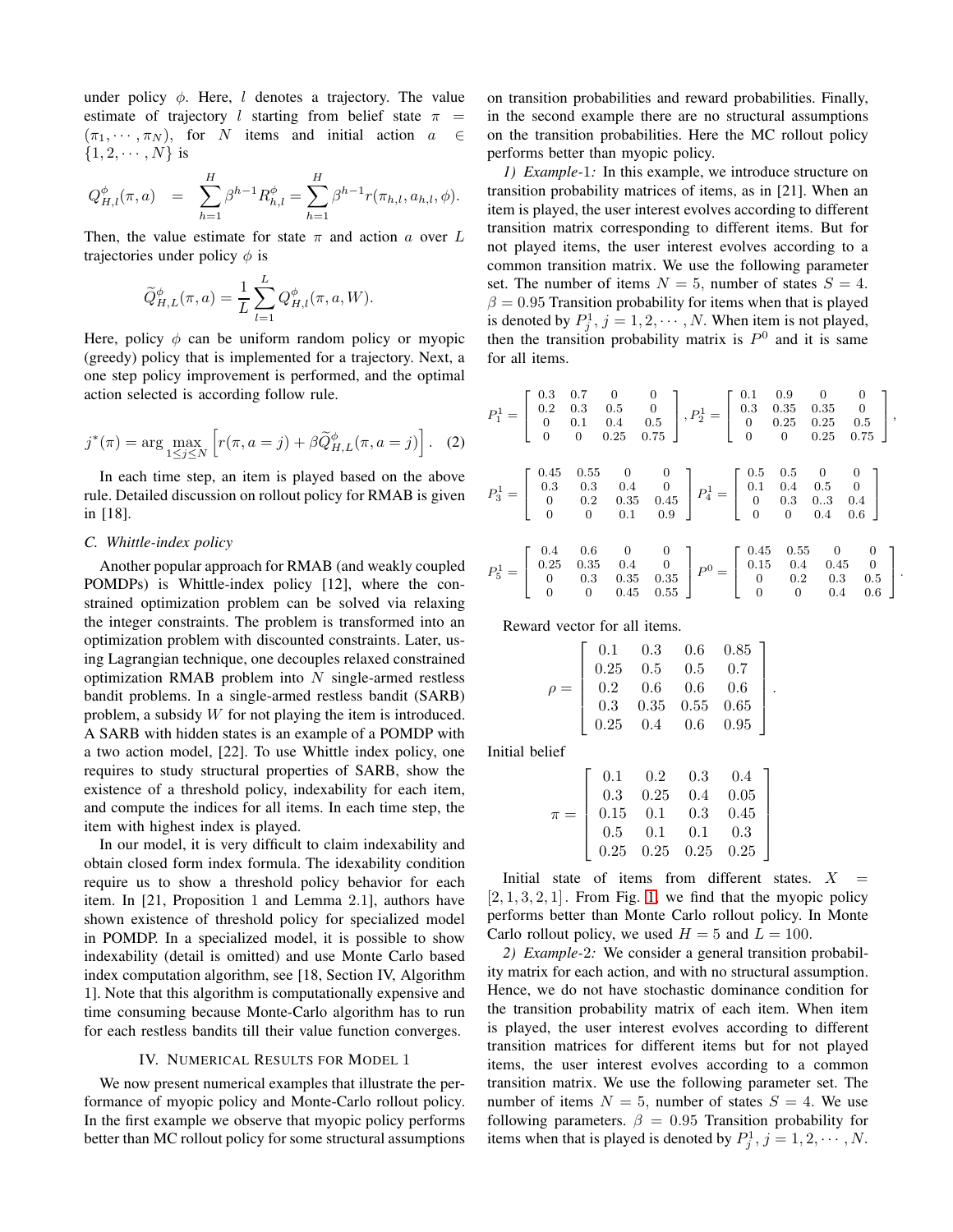

<span id="page-3-0"></span>Fig. 1. Comparison of myopic policy and Monte Carlo rollout policy for Example 1 with  $H = 5$ .

When item is not played, then the transition probability matrix is  $P^0$  and it is same for all items.

$$
P_1^1 = \begin{bmatrix} 0.7 & 0.3 & 0 & 0 \\ 0 & 0.7 & 0.3 & 0 \\ 0 & 0 & 0.7 & 0.3 \\ 0 & 0.3 & 0 & 0.7 \end{bmatrix}, P_2^1 = \begin{bmatrix} 0.9 & 0.1 & 0 & 0 \\ 0 & 0.9 & 0.1 & 0 \\ 0 & 0 & 0.9 & 0.1 \\ 0.45 & 0 & 0.45 & 0.1 \end{bmatrix},
$$
  
\n
$$
P_3^1 = \begin{bmatrix} 0.45 & 0.55 & 0 & 0 \\ 0.3 & 0.3 & 0.4 & 0 \\ 0 & 0.2 & 0.35 & 0.45 \\ 0.9 & 0 & 0 & 0.1 \end{bmatrix}, P_4^1 = \begin{bmatrix} 0.5 & 0.5 & 0 & 0 \\ 0.1 & 0.4 & 0.5 & 0 \\ 0 & 0.3 & 0.3 & 0.4 \\ 0.4 & 0 & 0.4 & 0.2 \end{bmatrix}
$$
  
\n
$$
P_5^1 = \begin{bmatrix} 0.4 & 0.6 & 0 & 0 \\ 0.25 & 0.35 & 0.4 & 0 \\ 0 & 0.3 & 0.35 & 0.35 \\ 0 & 0.6 & 0.25 & 0.15 \end{bmatrix}, P_6 = \begin{bmatrix} 0.5 & 0.5 & 0 & 0 \\ 0.25 & 0.75 & 0 & 0 \\ 0.25 & 0.8 & 0 & 0 \\ 0.05 & 0.95 & 0 & 0 \end{bmatrix}
$$

Reward vector for all items.

$$
\rho = \left[\begin{array}{ccccc} 0.1 & 0.1 & 0.1 & 0.85 \\ 0.2 & 0.2 & 0.2 & 0.7 \\ 0.3 & 0.3 & 0.6 & 0.6 \\ 0.3 & 0.35 & 0.55 & 0.65 \\ 0.25 & 0.4 & 0.5 & 0.6 \end{array}\right]
$$

The initial belief vector and initial state is same as in example-1. We compare expected discounted cumulative reward with myopic and Monte Carlo rollout policy in Fig. [2.](#page-3-1) For Monte-Carlo rollout policy we use length of a trajectory  $H = 5$  and number of trajectories  $L = 100$ . With myopic policy, items 3 and 5 are played most frequently, whereas with MC rollout policy, item 4 is played most frequently.

*3) Example* 3*:* In this example we use same transition probability matrix as in example-1 when item is played. But when item is not played, the transition happens to state 2. This is different from example 1 and also reward matrix is different. We use same initial belief and initial state as in example 1. We use discount parameter  $\beta = 0.95$ .

$$
P^1_1=\left[\begin{array}{cccc}0.3&0.7&0&0\\0.2&0.3&0.5&0\\0&0.1&0.4&0.5\\0&0&0.25&0.75\end{array}\right],P^1_2=\left[\begin{array}{cccc}0.1&0.9&0&0\\0.3&0.35&0.35&0\\0&0.25&0.25&0.5\\0&0&0.25&0.75\end{array}\right]
$$



Fig. 2. Comparison of Myopic policy and Monte Carlo rollout policy for Example 2 with  $H = 5$ .

<span id="page-3-1"></span>

<span id="page-3-2"></span>Fig. 3. Comparison of Myopic policy, Monte Carlo rollout policy and Whittle index policy for Example 3 with  $H = 5$ .

|  |  | $P_3^1=\left[\begin{array}{cccc} 0.45 & 0.55 & 0 & 0\\ 0.3 & 0.3 & 0.4 & 0\\ 0 & 0.2 & 0.35 & 0.45\\ 0 & 0 & 0.1 & 0.9 \end{array}\right] \nonumber \\ P_4^1=\left[\begin{array}{cccc} 0.5 & 0.5 & 0 & 0\\ 0.1 & 0.4 & 0.5 & 0\\ 0 & 0.3 & 0.3 & 0.4\\ 0 & 0 & 0.4 & 0.6 \end{array}\right]$ |  |  |
|--|--|----------------------------------------------------------------------------------------------------------------------------------------------------------------------------------------------------------------------------------------------------------------------------------------------|--|--|
|  |  | $P_5^1 = \left[\begin{array}{cccc} 0.4 & 0.6 & 0 & 0 \\ 0.25 & 0.35 & 0.4 & 0 \\ 0 & 0.3 & 0.35 & 0.35 \\ 0 & 0 & 0.45 & 0.55 \end{array}\right] \nonumber \\ P^0 = \left[\begin{array}{cccc} 0 & 1 & 0 & 0 \\ 0 & 1 & 0 & 0 \\ 0 & 1 & 0 & 0 \\ 0 & 1 & 0 & 0 \end{array}\right].$          |  |  |

Reward vector for all items.

|     |                                                                                      |            | $0.1$ $0.3$ $0.6$ $0.75$ ] |
|-----|--------------------------------------------------------------------------------------|------------|----------------------------|
|     | $\begin{array}{cccc} 0.25 & 0.45 & 0.55 & 0.75 \\ 0.2 & 0.6 & 0.6 & 0.7 \end{array}$ |            |                            |
|     |                                                                                      |            |                            |
| 0.3 | $0.35$ $0.55$ $0.65$                                                                 |            |                            |
| 0.3 | 0.5                                                                                  | $0.6$ 0.95 |                            |

.

 icy. This may be due to approximation used for index com- , putation, lack of explicit formula or structure of the problem. We observe from Fig. [3](#page-3-2) that Myopic policy and Monte Carlo rollout policy performs better than Whittle index pol-As we stated earlier, index policy is more computationally